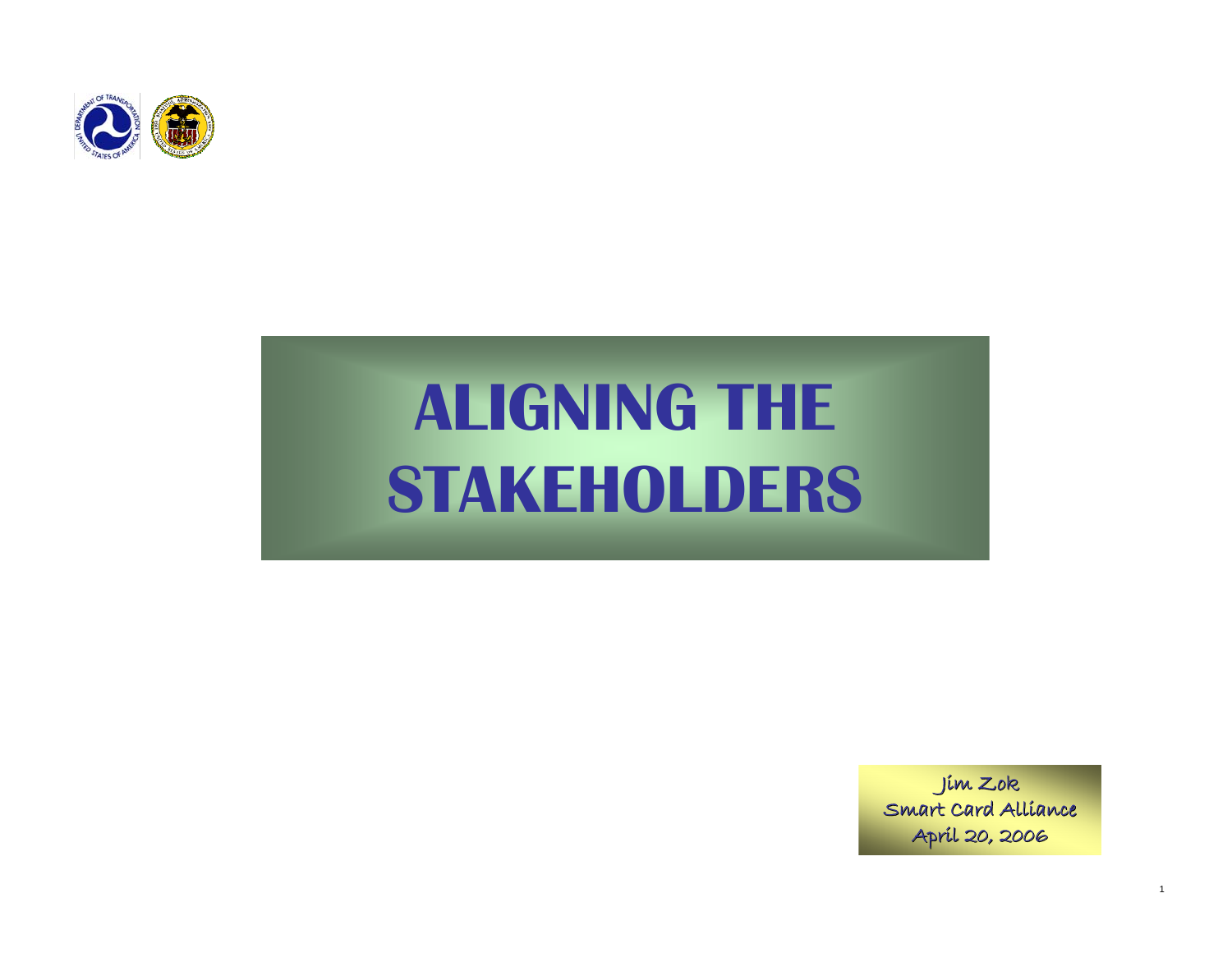

# 2003 CONCERNS 2003 CONCERNS

#### Data Integrity and Security





#### Standards

Game Plan – Migration Path43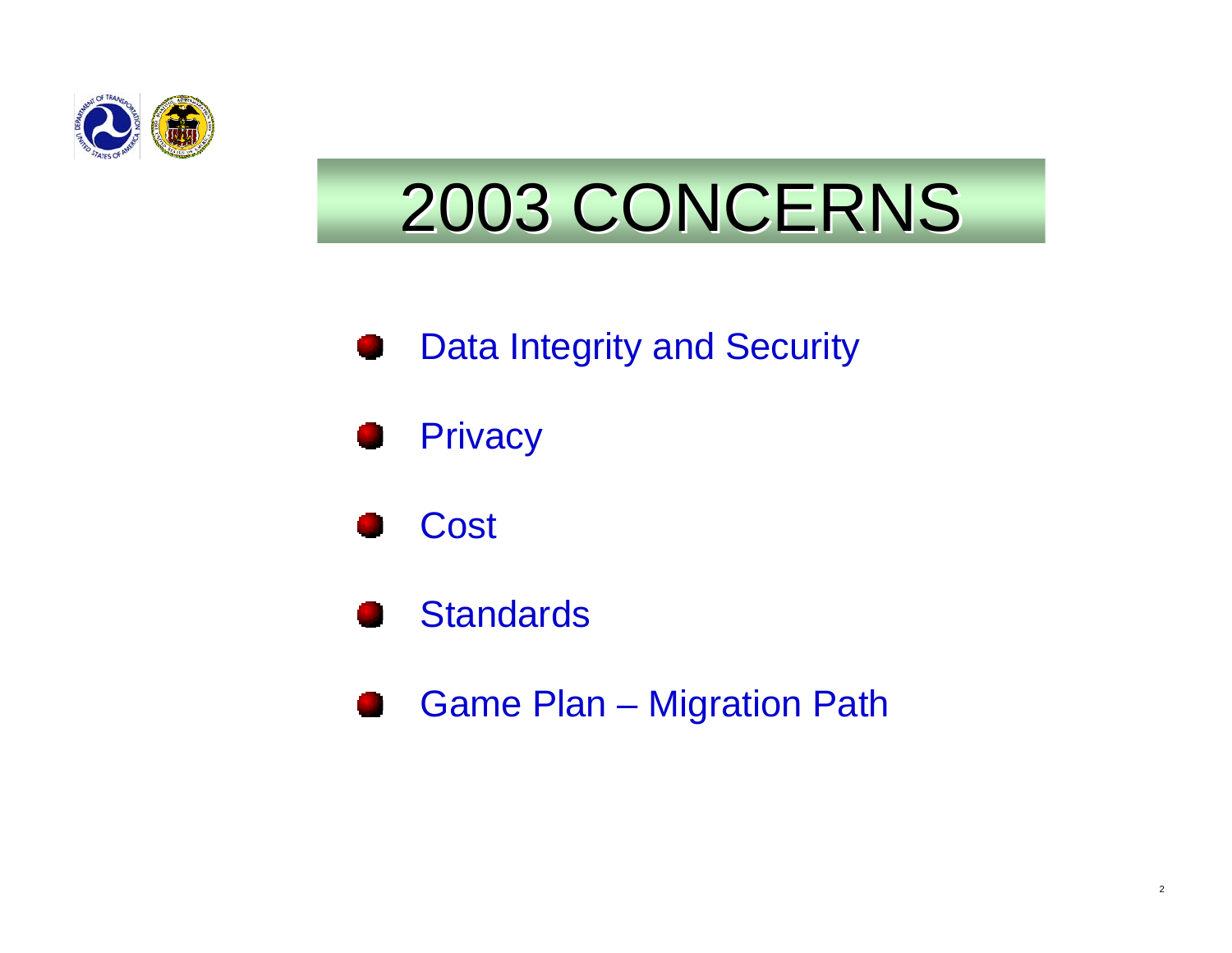

### **CHALLENGES FACED (History Revisited)**

- Identify The Stakeholders Get them involved
- Establish The Goals
- Define Roles & Responsibilities
- Deal with Exceptions and Anomalies (non-citizens)
- Cordon Off Resources
- Standards Development
- Training and Testing Plan
- Do no harm to existing infrastructure
	- **↓ Clear Migration strategies:** 
		- ¾ Shared services/leased spaces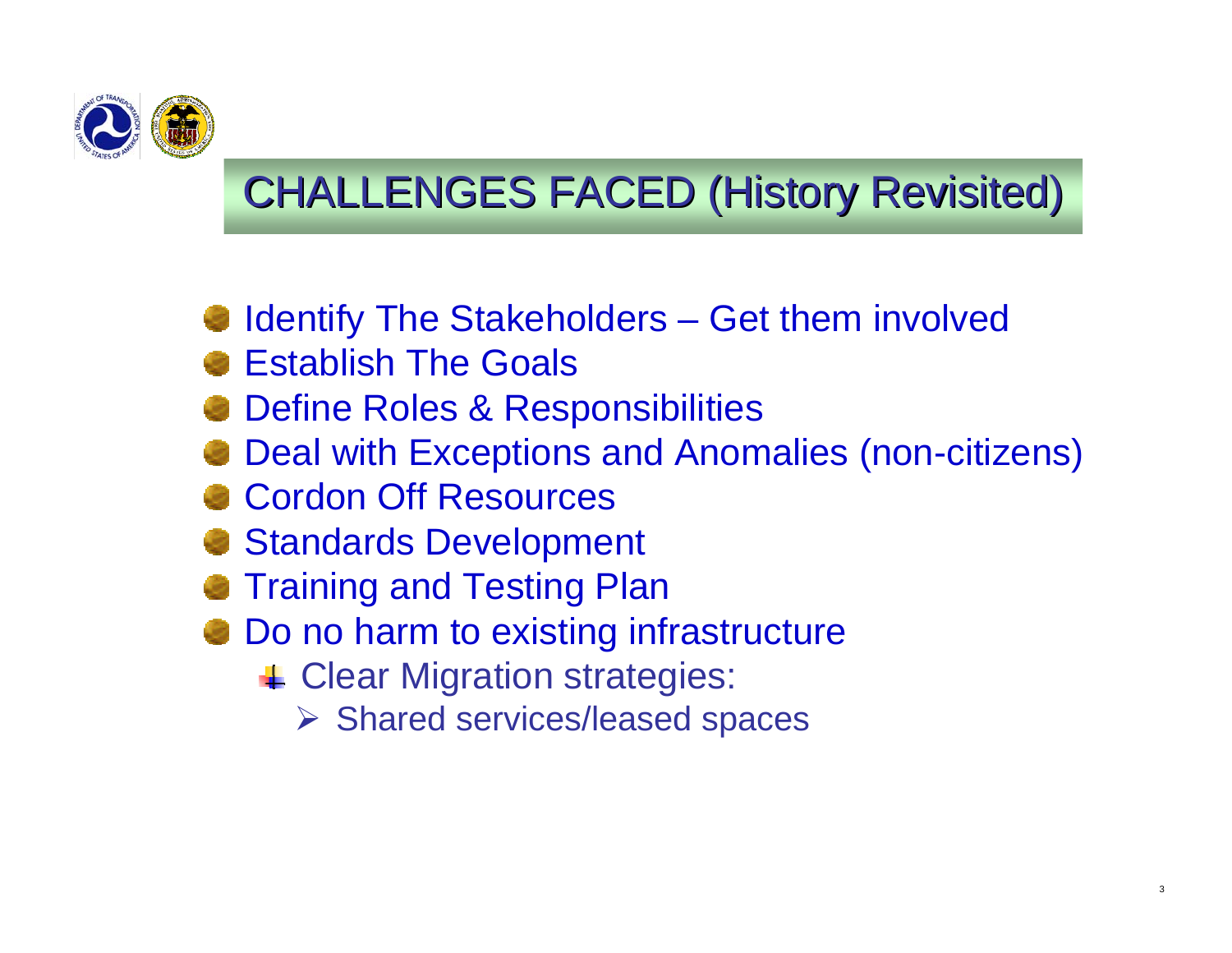

## RELATING OTHER ACTIVITIES

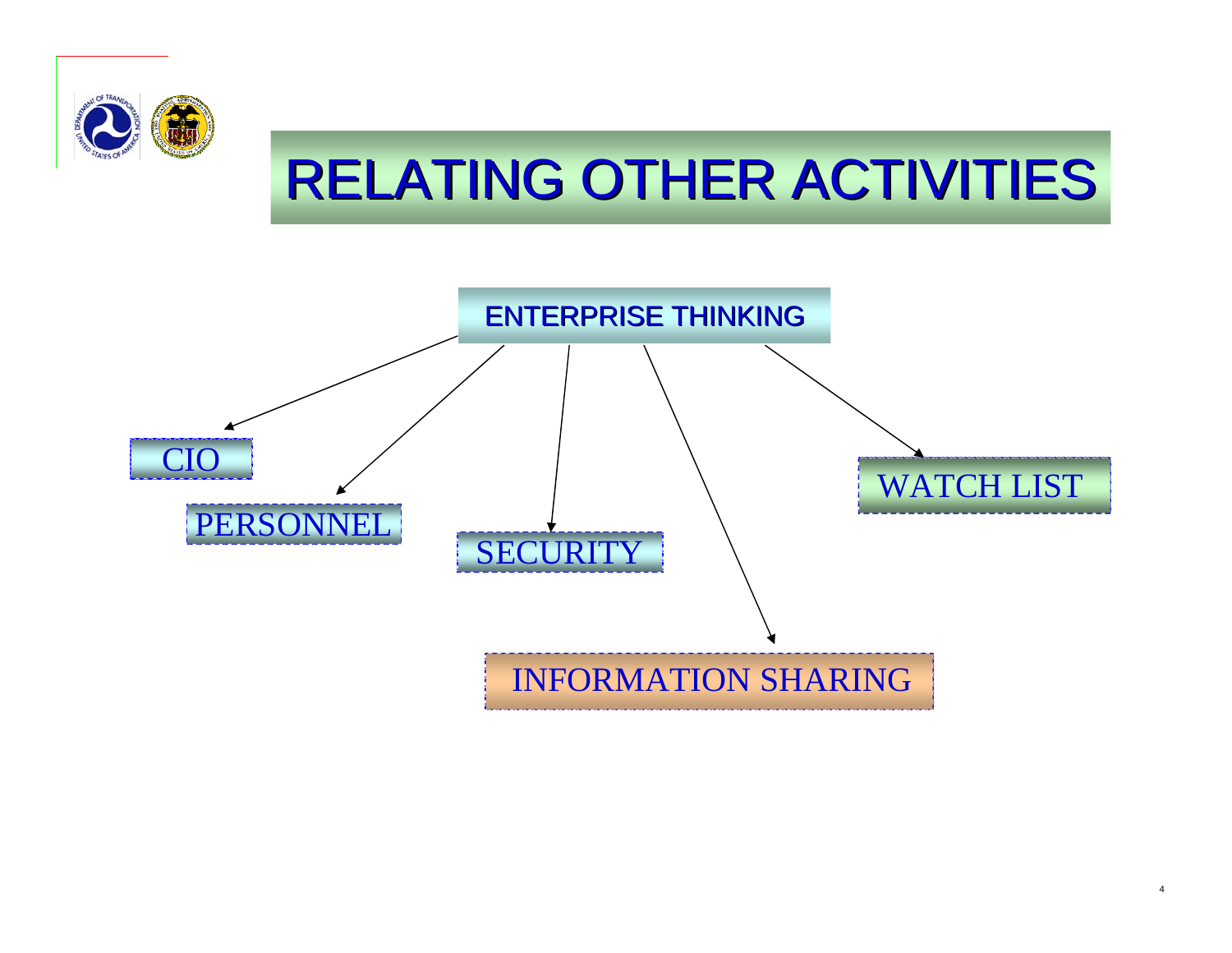

## PACE OF CHANGE

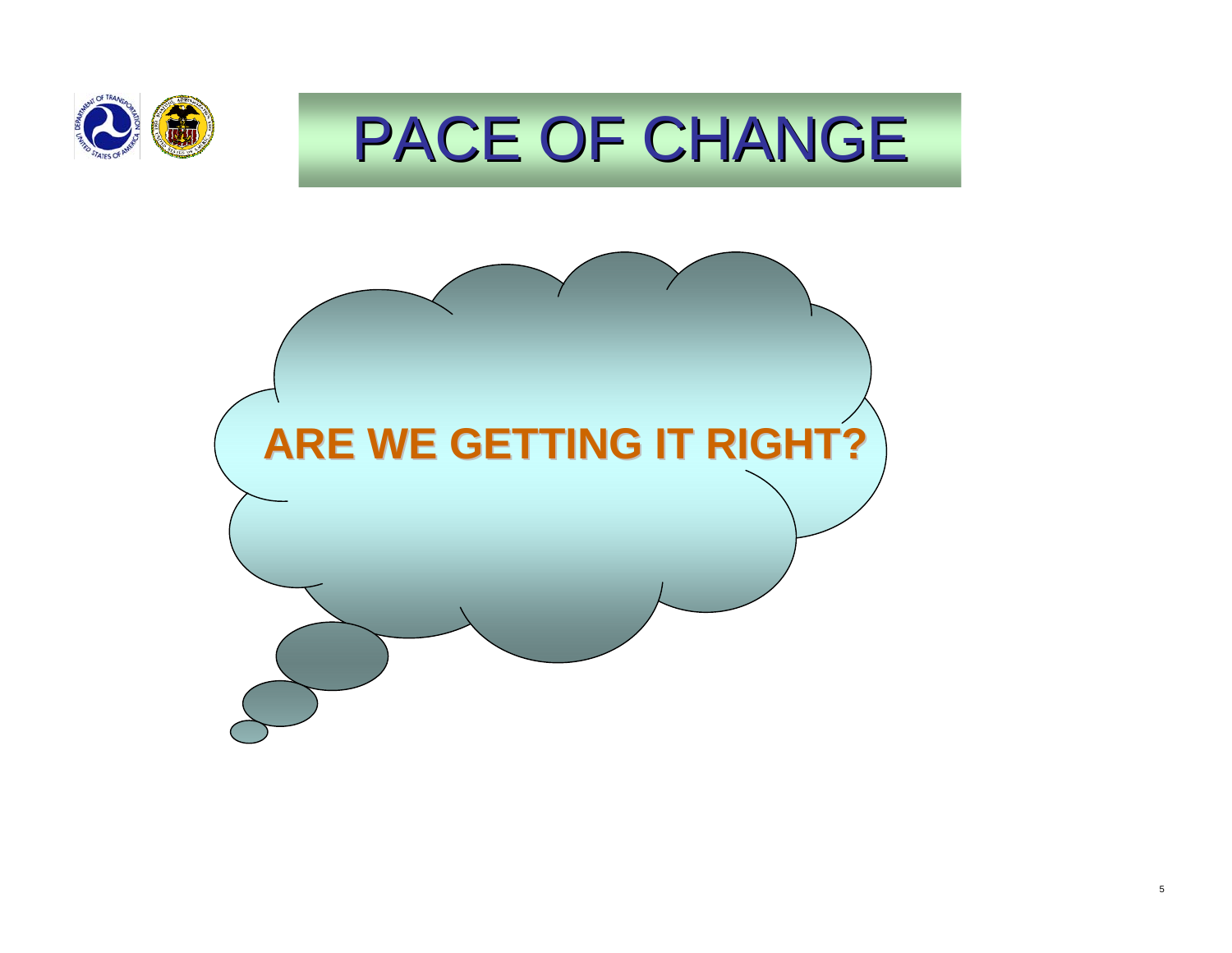





**One**

# from Animal House!!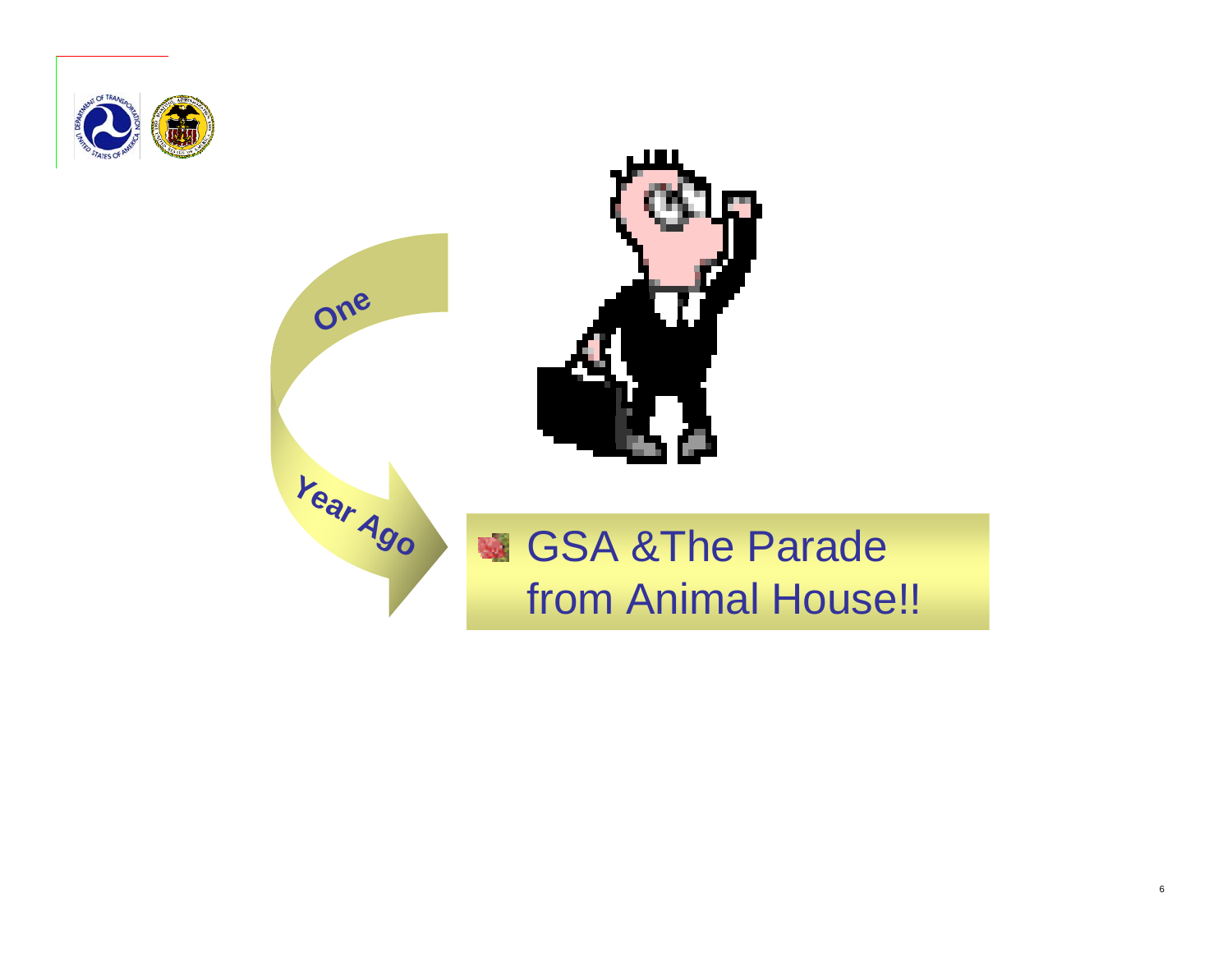



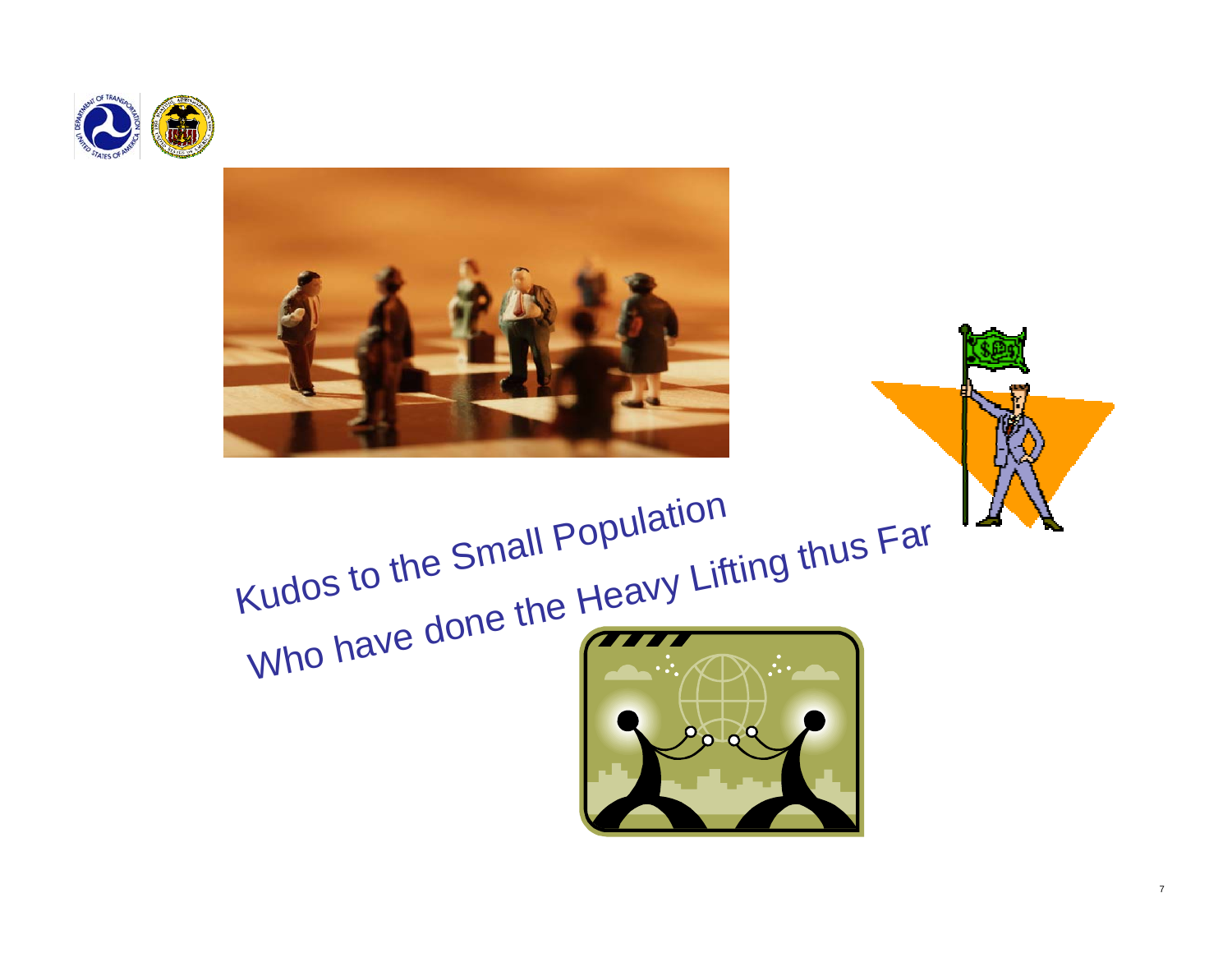

# COVERING THE BASES

- Identify The Stakeholders Get them involved
- Establish The Goals
- Define Roles & Responsibilities
- Deal with Exceptions and Anomalies (non-citizens)
- Cordon Off Resources
- Standards Development
- Training and Testing plan
- Do no harm to existing infrastructure
	- **↓ Clear Migration strategies:** 
		- $\triangleright$  Shared services/leased spaces
- **Stakeholders**
- **Goals**
- Roles & Responsibilities **Exceptions**

#### **Resources**

Standards – Keeping Global Picture

Training & Testing

DO NO HARM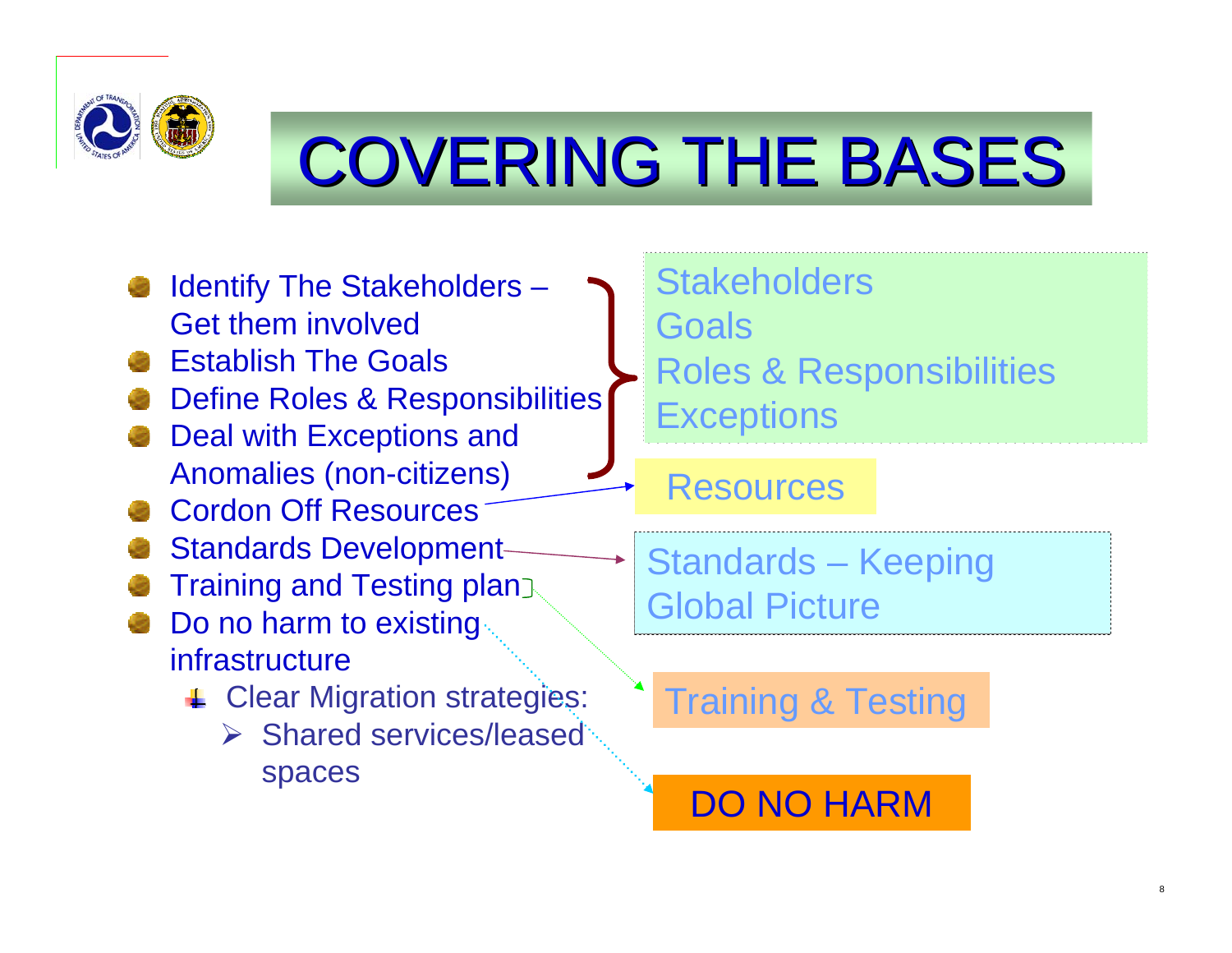

## **Less Than 200 Days To Go!**